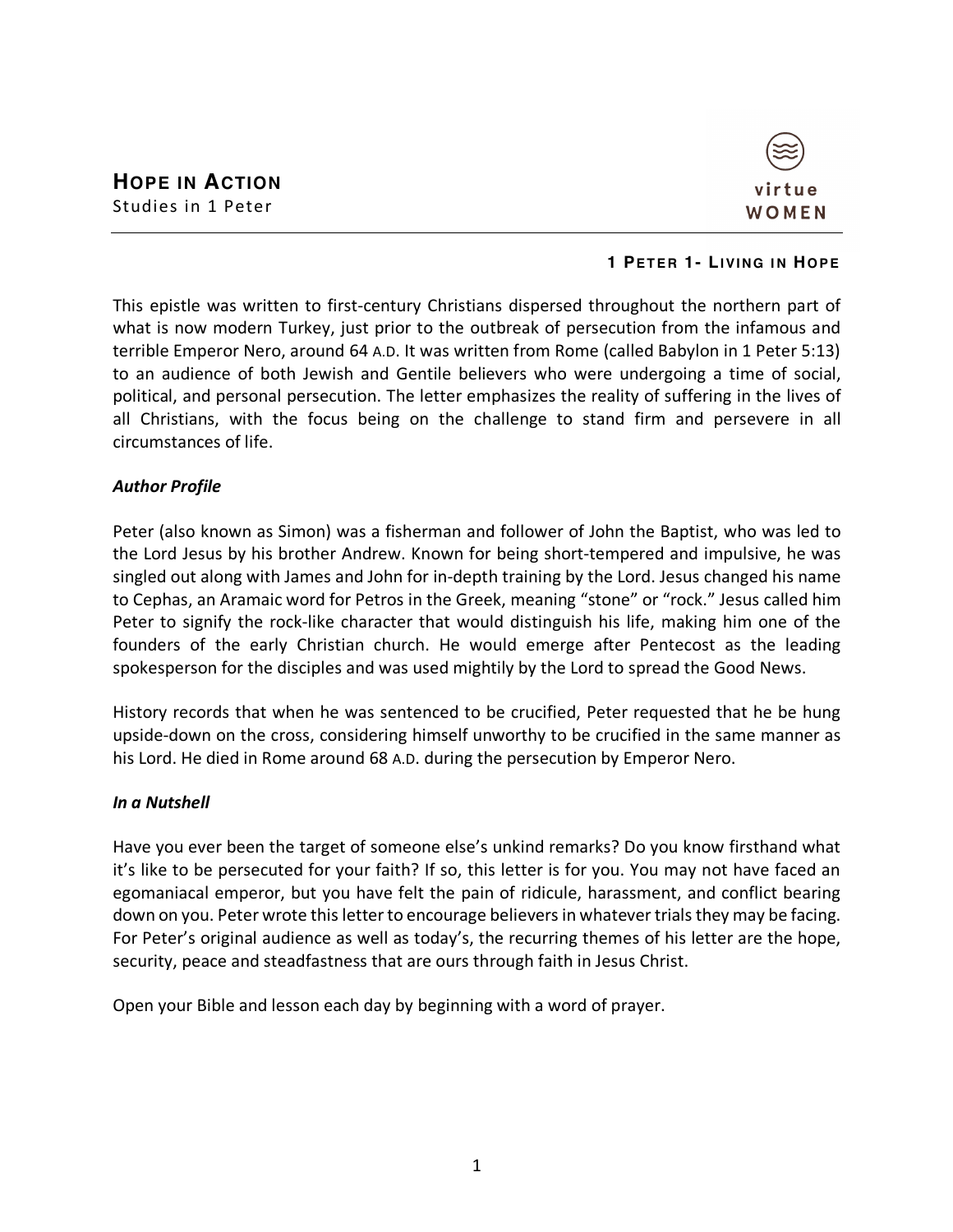**Read 1 Peter 1:1-25 | Living in Hope**. Peter begins his introduction with his title: "An *apostle* of Jesus Christ…" It was not possible for a man to appoint himself to be an apostle. It was a divine calling, a commission by God to represent Christ. The job responsibility for this important office was unique and limited to the few hand-selected men who were called to fill it. 1

- 1. Using the resources you have on hand, look up the word *apostle* and write a definition for it.
	- a. The New Testament has much to say about the office of an apostle. Look up the following verses and briefly note what is revealed.

Matthew 10:1-8

Matthew 28:16-20

Acts 1:22 and 10:39-43

Ephesians 3:4-5

b. At approximately what point in His earthly ministry did Jesus give the title of *Apostle* to His disciples? (Luke 6:12-16)

The word *apostle* means *one sent out on a mission* such as an ambassador or envoy. The office carried with it the responsibility and authority to set up and supervise the church and to initiate discipline when necessary. Peter was sent out by none less than his Master and Lord, giving him the authority and power of Almighty God behind him. If you mention the apostle Peter, most of us immediately think of a strong, impetuous fisherman who had a habit of putting his foot in his mouth by saying the wrong thing at the wrong time. Even those who don't know much about the man recall that Peter denied the Lord Jesus three times. His life presents a vivid illustration of how we fail as human beings, but also how we can succeed and be victorious through the new nature that is ours in Christ. Example the sus Christing in the control of the appear of Jesus Christing Term and the spontial proposition of the simportant office was unique and were called to fill it.<br>
1. Using the resources you have on hand, look up

From his initial call by Jesus, to the Holy Spirit's empowering at Pentecost, Peter experienced the unusual, such as what it was like to walk on water. He was a witness at the Transfiguration, recognizing and testifying to Christ's deity. He was rebuked by his Lord and even denied Him, but he also repented and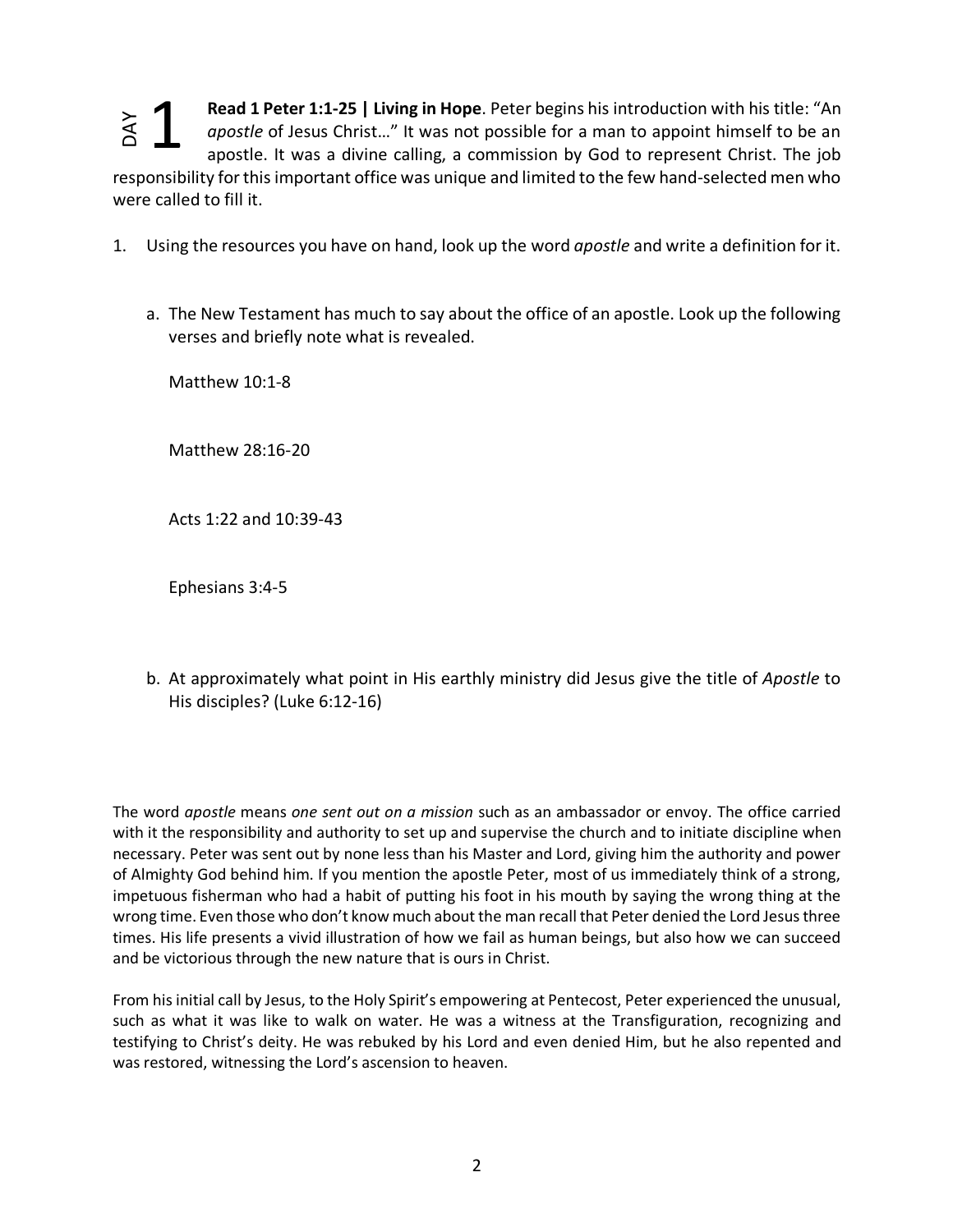- 2. Peter's life is a lesson in contrasts and stands as an example of what the Lord can do with a person determined to become all that God wants him to be. Think about it. Would you be willing to be remembered for your failures rather than your successes if your life served as an example to others? Please explain.
- 3. To whom is Peter writing and how does he describe them?

These are "God's elect" but they were also strangers. In his letter, Peter refers to them as *pilgrims* and *sojourners* or tourists (1 Peter 2:11), people who were away from their homes. The terms he uses imply a temporary separation. These people were foreigners scattered abroad, but they belonged to God and would remain His while living in a world that was not their home.

- 4. Put yourself in the shoes of a tourist in a foreign land. What are a few of the things that you would most be concerned about?
- 5. Now contrast that line of thought with that of being a pilgrim believer in this world. Currently, how would you label your grip and what is your world view? Check one.
	- $\Box$  Tight grip—I have eagerly sought the possessions, pleasures, and position this world has to offer me and I feel very much at home in it.
	- $\Box$  Moderate grip—I am preoccupied with the busyness of daily life but wanting to find God's place of peace and rest.
	- $\Box$  Loose grip—The longer I walk with Christ, I feel more out of place; like a foreigner who is just passing through this world.
	- a. Explain your answer in your own words.

If you have received Jesus Christ as your personal Savior, you are God's elect; your citizenship has been transferred from this world to heaven! You have been chosen "according to the foreknowledge of God the Father, in the sanctification of the Spirit, for obedience to Jesus Christ and for sprinkling with His blood" (1 Peter 1:2 ESV). Will you take a moment now and thank Him?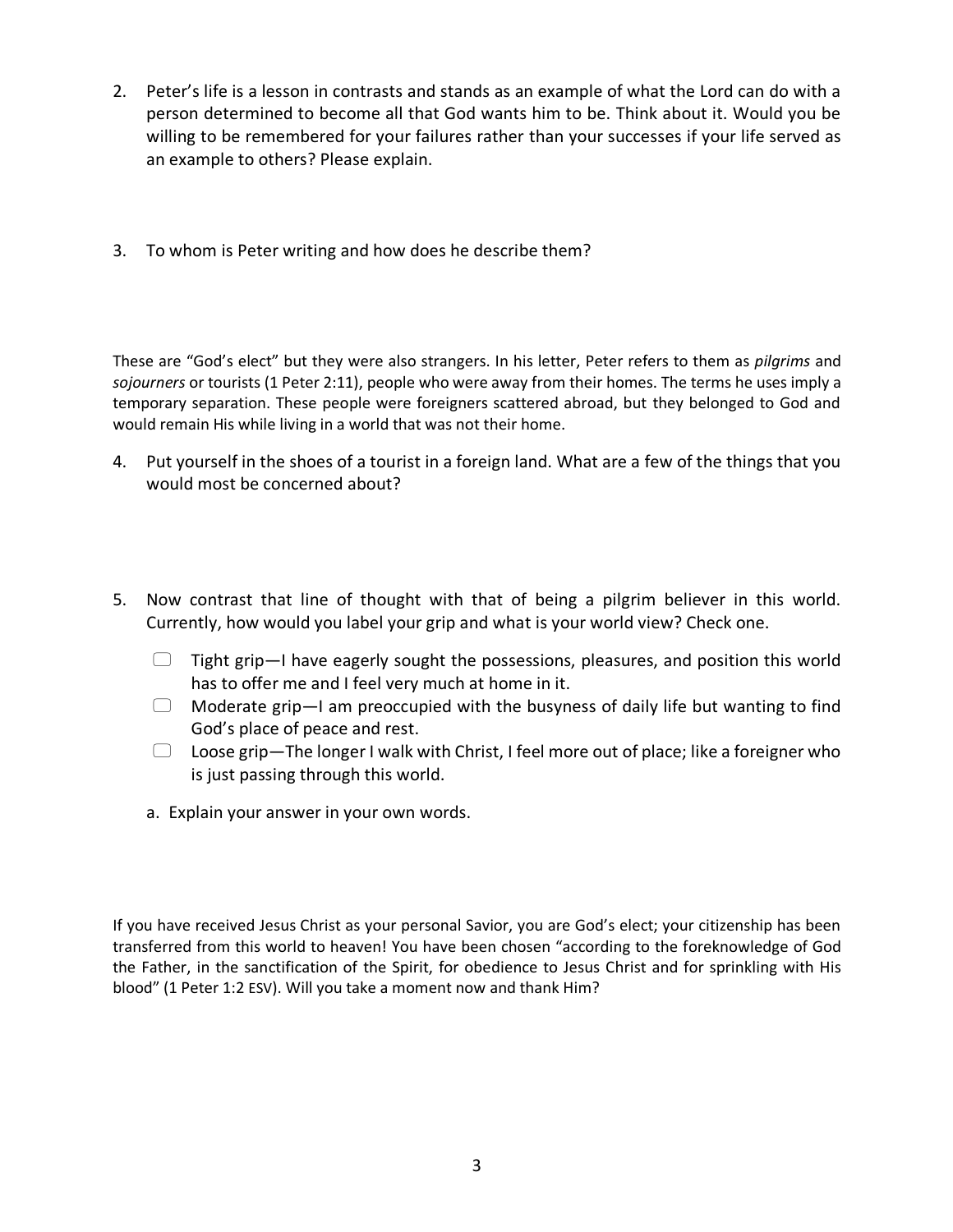

# But as He who called you is holy, you also be holy in all your conduct, since it is written, "You shall be holy, for I am holy." 1 Peter 1:15-16 ESV

Which part of this verse resonates most with you today? How or in what way?

**Read 1 Peter 1:3-8 | Our living hope.** In these verses, Peter links salvation to what he refers to as a "living hope" for every believer. The hope that Peter has in mind is based on the confident expectation of life after death that is bestowed upon Christians. DAY 2

1. Who has gifted believers with this inheritance and how? Where is it kept?

The word *kept* means *to guard or reserve in place*. The verb tense indicates that this inheritance already exists; it continues to be there. The trials we experience in this life cannot undermine or diminish the inheritance kept for us in the next one.

- 2. Does being kept (shielded) by God's power mean that His children will not have to go through pain or difficulty? What does it mean?
	- a. Based on this hope, what kind of response are we believers to have?

Remember, Peter wrote this letter to people who were undergoing tremendous opposition. Some of what they endured included being wrapped in freshly slaughtered animal skins and fed to wild animals. Others were dipped in hot tar or pitch and set on fire as human torches that lit up Nero's gardens at night. As horrific as these things are, Peter states that the suffering here upon the earth lasts only "a little while" in light of our inheritance, which lasts for eternity.

3. What is one of the main reasons for trials? How is the believer's faith tested?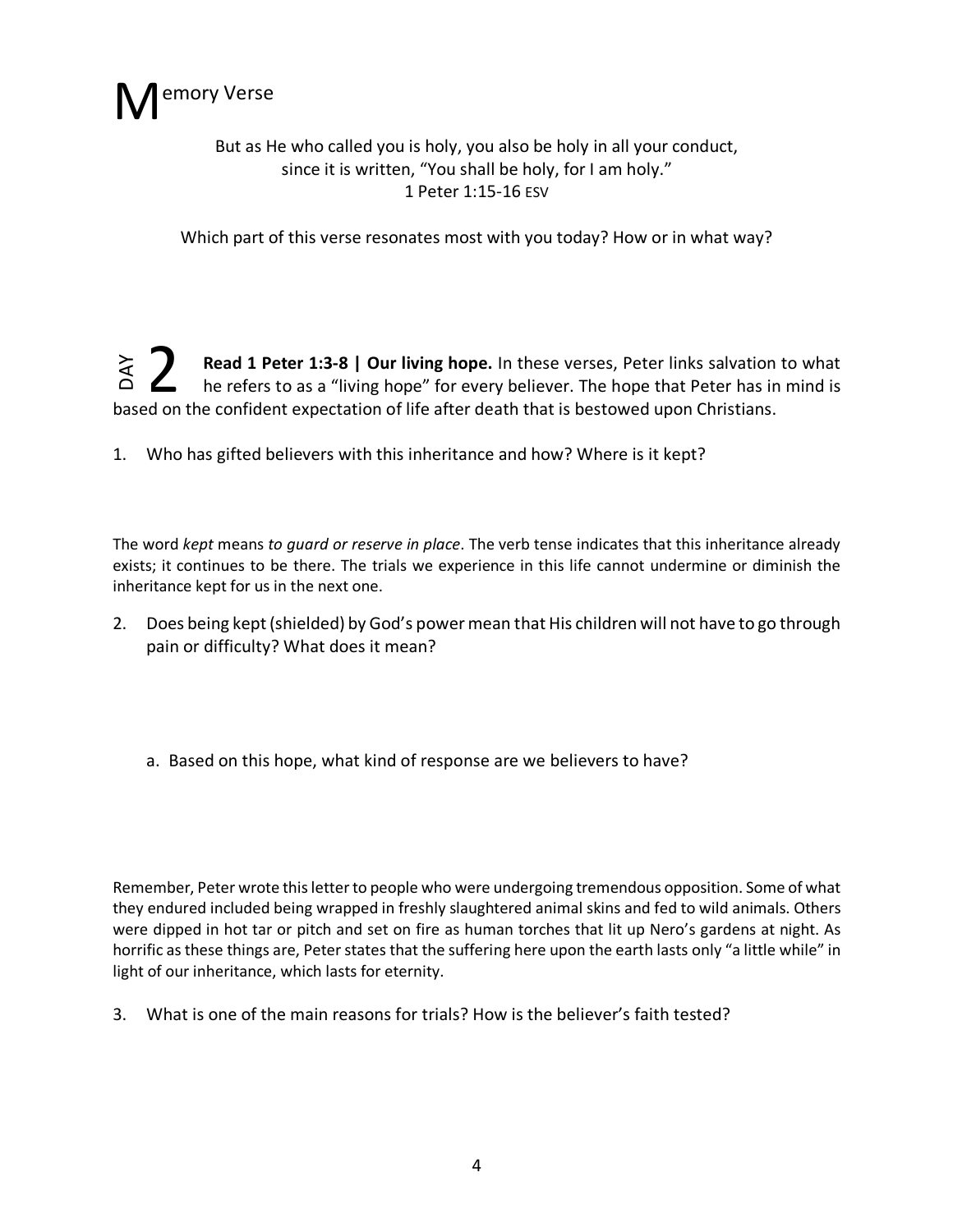The purification process for metal is always fire. When heated to a high temperature, the metal melts and impurities rise to the surface and are skimmed off, resulting in a pure reflection on the surface.

- 4. What is the lesson here for the believer as it pertains to the transforming process of sanctification? Whose reflection becomes more obvious over time?
	- a. Can you share a time recently when your faith was put through the fire? What did you learn about your faith and how did it grow?
	- b. What similar thread do you find in James 1:2-4 that compares to Peter's encouragement here?

**Read 1 Peter 1:9-12 |** Peter's focus now shifts from the difficulties of this present life to the day of Christ's return. His concern is that of our testimony: the fact that our faith, having been tested and proved genuine, will mean praise, honor, and glory when Jesus Christ is revealed. Choosing to believe in Him—though we've not seen Him—results in the joy that comes, not from our circumstances but from our relationship with Him. DAY 3

- 1. According to verse 9, what is the end of our faith?
	- a. Who is it that longed to know about God's salvation?
	- b. In their search to know more, what did they discover about Christ?
	- c. It was revealed that their service was not for themselves; who were they serving?

It's as if Peter asks, *"Do you realize how fortunate you are? Angels would have given anything to be in on this!"* You, dear believer, are a full heir to the message of hope that the prophets preached thousands of years ago. Think about it. The weakest Christian today is capable *through the Holy Spirit* of understanding more than the greatest prophets who ever lived and who predicted Christ would come!

2. In your search to know more this week, what new discovery have you made about your salvation?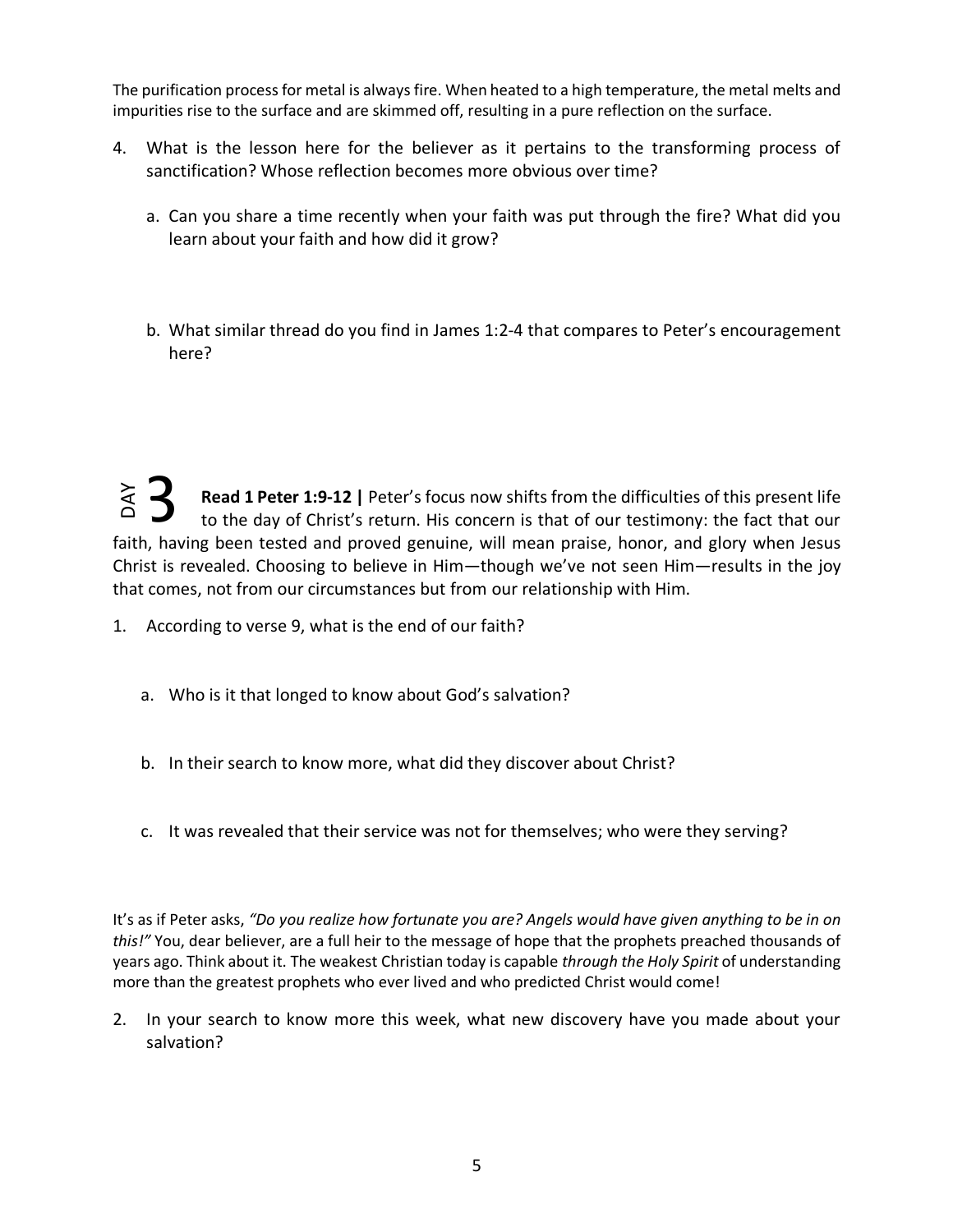**Read 1 Peter 1:13-25 | A holy life.** The word "therefore" is a pivotal bridge between what Peter has just stated regarding our *living hope* and a time in the not-too-distant future when Jesus Christ returns and we, as believers, enter into the reality of that hope. In the remainder of the chapter, Peter explains what is most important and what we are to be occupied with until the day of the Lord's return. DAY 4

- 1. Use the following exercise to help you keep the main thing the main thing, reminding you of what matters most. In a sentence or two, write an explanation as to how you are doing with each one (a brief description is given to you). Be prepared to share with your group.
	- a. **Be prepared** in your mind (gird up the loins of your mind); be alert and ready for action.
	- b. **Be self-controlled** (sober); think and act straight.
	- c. **Be hopeful** to the end (rest your hope fully upon the grace that is to be brought to you); look forward to the special blessings that are yours.
	- d. **Be obedient** children (not conforming yourselves to the former lusts, as in your ignorance); don't let your lives be controlled by your desires.
	- e. **Be holy** in all your behavior and manner of conversation (in all your conduct).
	- f. **Be holy, for I am holy**; so motivated because He is holy.
- 2. Start taking your spiritual character development as seriously as God takes it! According to verse 17, what should be your motive for living a holy life as you await His return?
	- a. According to verses 18-19, what realization should affect your perspective and make you *want* to change your behavior?
	- b. Understand that the sacrifice of Jesus Christ was foreordained prior to creation. For whose sake was it planned and made known? Read verse 20 for help with your answer and share your thoughts.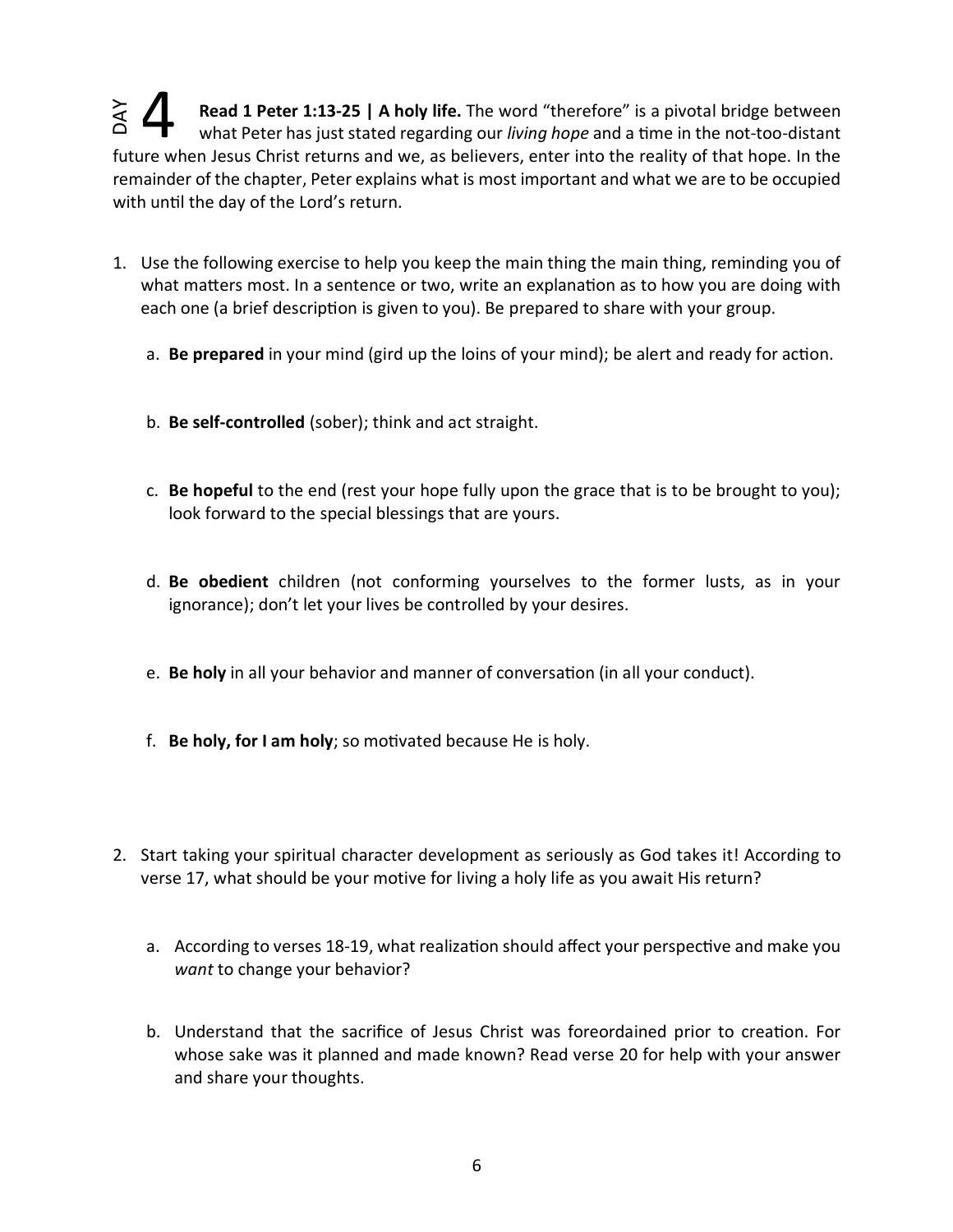- 3. One of the best ways to demonstrate a love for God and practice a walk of holiness is to see that we *love one another fervently with a pure heart*. On a scale of 1-10 (with 10 being best) how are *you* doing with this?
- 4. The instrument that brought about the new birth is the Word of God. Peter would have us remember two aspects about it: first, that it is *living*; and second, that it is *enduring*.
	- a. *Living* suggests the power of the Word to do what?
	- b. *Enduring* reinforces the power of the Word to do what?

Verses 23-25 are closely linked to verses 3-4. The living, enduring Word is the agent God uses to give you a living hope and an imperishable inheritance. Cherish this gift and let it motivate you to holiness!

In Touch with Jesus. This section is intended to be a review of what you have learned and what God has spoken to you this week. Go back over your lesson with a marking pen or highlighter and mark those places and points that stand out to you. Use the margins to make personal notations. Be sure to indicate which points or questions you'd like to share with your discussion group. 3. **Live** | What step of obedience will you purpose to take in your walk of faith?<br>3. **Live** | In what way did the Lord meet you in His Word this week? Be specificate with your discussion group.<br>3. **Listen** | In what way d 5

1. **Listen** | In what way did the Lord meet you in His Word this week? Be specific.

- 2. **Learn** | How can you apply this understanding to your daily Christian walk?
-